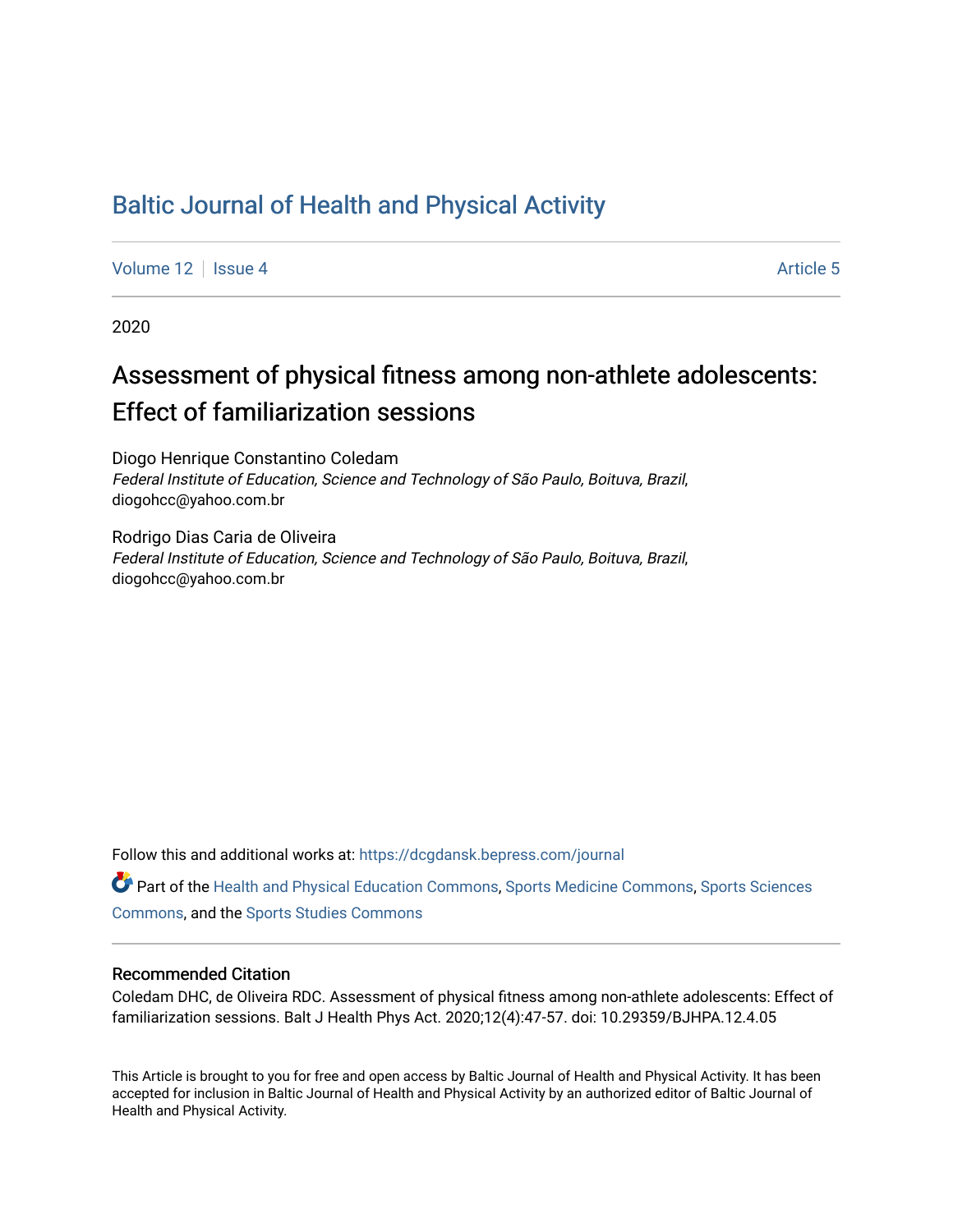# **Assessment of physical fitness among non-athlete adolescents: Effect of familiarization sessions**

**Authors' Contribution: A** Study Design

**B** Data Collection **C** Statistical Analysis **D** Data Interpretation **E** Manuscript Preparation **F** Literature Search **G** Funds Collection

Diogo Henrique Constantino Coledam ABCDEFG, Rodrigo Dias Caria de Oliveira BCDEF

Federal Institute of Education, Science and Technology of São Paulo, Boituva, Brazil

| abstract                     |                                                                                                                                                                                                                                                                                                                                                                                                                                                                                                                                                                                                                                                                                                                                                                                                                     |
|------------------------------|---------------------------------------------------------------------------------------------------------------------------------------------------------------------------------------------------------------------------------------------------------------------------------------------------------------------------------------------------------------------------------------------------------------------------------------------------------------------------------------------------------------------------------------------------------------------------------------------------------------------------------------------------------------------------------------------------------------------------------------------------------------------------------------------------------------------|
| <b>Background:</b>           | The validity and reliability of fitness tests are described in the literature; however, the effects of<br>familiarization sessions on motor performance have not yet been studied. The aim of this study was to<br>analyze the effects of four familiarization sessions on physical fitness performance among adolescents.                                                                                                                                                                                                                                                                                                                                                                                                                                                                                          |
| <b>Material and methods:</b> | Twenty adolescents performed sprint, agility, flexibility, explosive strength, muscular endurance, and<br>balance tests on four separate days with an interval of 72h.                                                                                                                                                                                                                                                                                                                                                                                                                                                                                                                                                                                                                                              |
| <b>Results:</b>              | Considering the first and the fourth sessions, there were significant differences in mean values for push-<br>up, curl-up, and Flamingo tests (p<0.05). Intraclass Correlation Coefficient (ICC) varied from 0.65 to 0.97,<br>except for the Flamingo test (0.22). The magnitude based inference revealed a likely beneficial effect<br>of familiarization on agility (87.8%), push-ups (91.2%), curl-ups (94.4%), and a very likely effect on the<br>Flamingo test (97.0%). When comparing the second and the third sessions with the first one, values of ICC<br>were similar or higher, while a likely beneficial effect of familiarization was found in the second session<br>for the Flamingo test (78.8%), and in the third session for curl-ups (91.3%), push-ups (77.1%), and the<br>Flamingo test (94.8%). |
| <b>Conclusions:</b>          | The familiarization procedure should be considered prior to agility, muscular endurance, and balance test<br>assessments.                                                                                                                                                                                                                                                                                                                                                                                                                                                                                                                                                                                                                                                                                           |
| Key words:                   | exercise test, learning, youth, reproducibility of results.                                                                                                                                                                                                                                                                                                                                                                                                                                                                                                                                                                                                                                                                                                                                                         |
| article details              |                                                                                                                                                                                                                                                                                                                                                                                                                                                                                                                                                                                                                                                                                                                                                                                                                     |
|                              | Article statistics: Word count: 3.912; Tables: 3: Figures: 0: References: 48                                                                                                                                                                                                                                                                                                                                                                                                                                                                                                                                                                                                                                                                                                                                        |

|                               | Article statistics: Word count: 3,912; Tables: 3; Figures: 0; References: 48                                                                                                                                                                                                                                                                                                                                                                                                                                                                                                                                                                                                                                                                                                                                                                                  |  |  |  |
|-------------------------------|---------------------------------------------------------------------------------------------------------------------------------------------------------------------------------------------------------------------------------------------------------------------------------------------------------------------------------------------------------------------------------------------------------------------------------------------------------------------------------------------------------------------------------------------------------------------------------------------------------------------------------------------------------------------------------------------------------------------------------------------------------------------------------------------------------------------------------------------------------------|--|--|--|
|                               | Received: November 2019; Accepted: August 2020; Published: December 2020                                                                                                                                                                                                                                                                                                                                                                                                                                                                                                                                                                                                                                                                                                                                                                                      |  |  |  |
| <b>Full-text PDF:</b>         | http://www.balticsportscience.com                                                                                                                                                                                                                                                                                                                                                                                                                                                                                                                                                                                                                                                                                                                                                                                                                             |  |  |  |
| Copyright                     | © Gdansk University of Physical Education and Sport, Poland                                                                                                                                                                                                                                                                                                                                                                                                                                                                                                                                                                                                                                                                                                                                                                                                   |  |  |  |
| Indexation:                   | Celdes, Clarivate Analytics Emerging Sources Citation Index (ESCI), CNKI Scholar (China National Knowledge<br>Infrastructure), CNPIEC, De Gruyter - IBR (International Bibliography of Reviews of Scholarly Literature in<br>the Humanities and Social Sciences), De Gruyter - IBZ (International Bibliography of Periodical Literature<br>in the Humanities and Social Sciences), DOAJ, EBSCO - Central & Eastern European Academic Source, EBSCO<br>- SPORTDiscus, EBSCO Discovery Service, Google Scholar, Index Copernicus, J-Gate, Naviga (Softweco, Primo<br>Central (ExLibris), ProQuest - Family Health, ProQuest - Health & Medical Complete, ProQuest - Illustrata: Health<br>Sciences, ProQuest - Nursing & Allied Health Source, Summon (Serials Solutions/ProQuest, TDOne (TDNet), Ulrich's<br>Periodicals Directory/ulrichsweb, WorldCat (OCLC) |  |  |  |
| <b>Funding:</b>               | This research received a financial support from Institutional Program of Scientific and Technological Initiation<br>Scholarships of the Federal Institute of Education Science and Technology of São Paulo, Brazil.                                                                                                                                                                                                                                                                                                                                                                                                                                                                                                                                                                                                                                           |  |  |  |
| <b>Conflict of interests:</b> | Authors have declared that no competing interest exists.                                                                                                                                                                                                                                                                                                                                                                                                                                                                                                                                                                                                                                                                                                                                                                                                      |  |  |  |
| <b>Corresponding author:</b>  | Diogo Henrique Coonstantino Coledam, 100 Zélia de Lima Rosa av. Boituva, São Paulo, Brazil;<br>e-mail: diogohcc@yahoo.com.br                                                                                                                                                                                                                                                                                                                                                                                                                                                                                                                                                                                                                                                                                                                                  |  |  |  |
| <b>Open Access License:</b>   | This is an open access article distributed under the terms of the Creative Commons Attribution-Non-Commercial-No-<br>Derivatives 4.0 International (https://creativecommons.org/licenses/by-nc-nd/4.0/), which permits use, distribution<br>and reproduction in any medium, provided the original work is properly cited, the use is non-commercial and is<br>otherwise in compliance with the license.                                                                                                                                                                                                                                                                                                                                                                                                                                                       |  |  |  |
|                               |                                                                                                                                                                                                                                                                                                                                                                                                                                                                                                                                                                                                                                                                                                                                                                                                                                                               |  |  |  |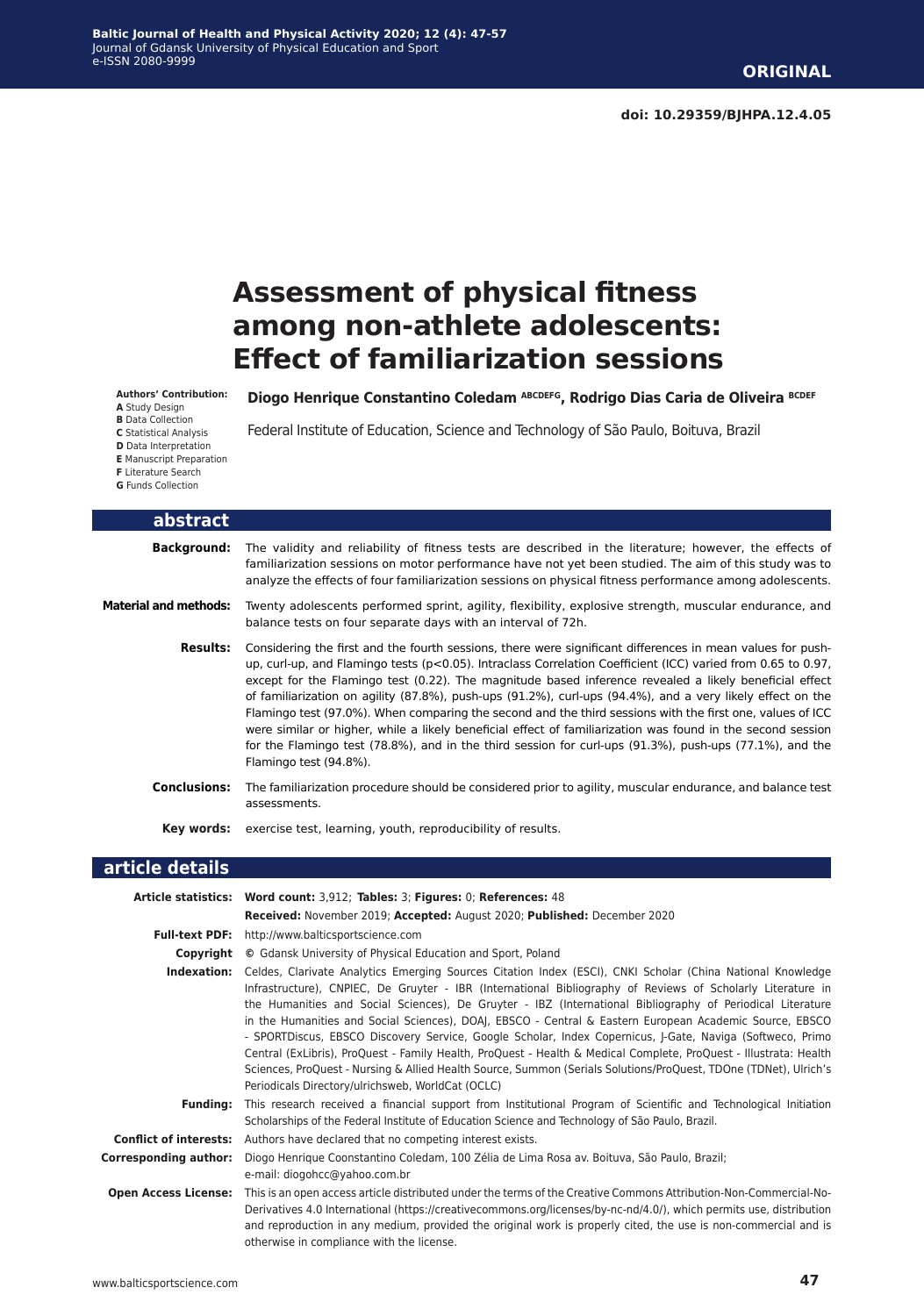## **introduction**

Physical fitness can be defined as the ability to carry out daily tasks with vigor and alertness, without undue fatigue (efficiently and effectively), and with ample energy to enjoy leisure-time [1,2]. Body composition, cardiovascular fitness, flexibility, muscular endurance, and strength can prevent the emergence of health disorders and are classified as health-related physical fitness. Added to those already mentioned, agility, balance, coordination, power, reaction time, and speed are considered skill-related physical fitness factors since they are determinants to sport performance [2]. Due to these characteristics, physical fitness tests have been widely used to assess health, motor development, talent identification in sports, effect of physical training, and ergogenic effects among children and adolescents [3–6].

When using physical fitness tests, it is indispensable to analyze the validity and test-retest reliability of the tests. In general, field tests of physical fitness present acceptable validity and reliability and can be used among young people [7–11]. Another methodological aspect that should be considered is the effect of a familiarization procedure [4], which is the amount of learning sessions that stabilize performance in a test. A familiarization procedure with the practice of a movement enables acquisition of a new motor skill through the following phases: learning, consolidation, and retention [12–14]. Changes in performance through practice involve repetition and are task dependent; they can occur minutes after the first session for simple tasks or require more time for complex tasks [12–14]. The absence of improvement in performance across repetitions indicates the retention phase of the motor skill, which remains for long periods [12,13]. With regard to physical fitness, the retention phase suggests that improvements in performance cannot be attributed to learning, but to other aspects, such as a training effect.

The literature describes that among children (10.8 years), three (for agility), four (for vertical jump), and six familiarization sessions (for long jump) are required [15]. Another study demonstrated a significant increase in motor performance in vertical jump, pushups, curl-ups, running speed, and agility in the second session of familiarization among children (5.89 years) compared to the first one [16]. This evidence indicates relevant information, since a lack of information regarding the familiarization procedure of physical fitness tests is common in experimental studies [5,17–25]. The absence of a familiarization process can result in methodological bias since it prevents knowledge as to whether part of the intervention effect can be attributed to familiarization in the retest. Some studies have described from two to three familiarization sessions [26,27] that the sample were familiarized with physical fitness test performance [28,29], that participants performed practice attempts without information on the number of attempts [30], or that participants were taught the proper technique [31]. Furthermore, the familiarization procedure has been reported for the intervention (resistance exercise) and one-repetition maximum testing but not for motor tests [18].

To our knowledge, only two studies have been conducted aimed at analyzing the effect of physical fitness familiarization sessions in children [15, 16], and this information needs to be better understood regarding adolescents [4]. Due to differences related to physical, cognitive, and motor development, as well as previous motor experience, the results from children samples cannot be generalized to adolescents. Thus, the aim of this study was to analyze the effects of four familiarization sessions on physical fitness performance of adolescents. The results of the present study will improve knowledge regarding the familiarization process among adolescents and, if necessary, will guide teachers and researchers to adopt this procedure in physical fitness assessments.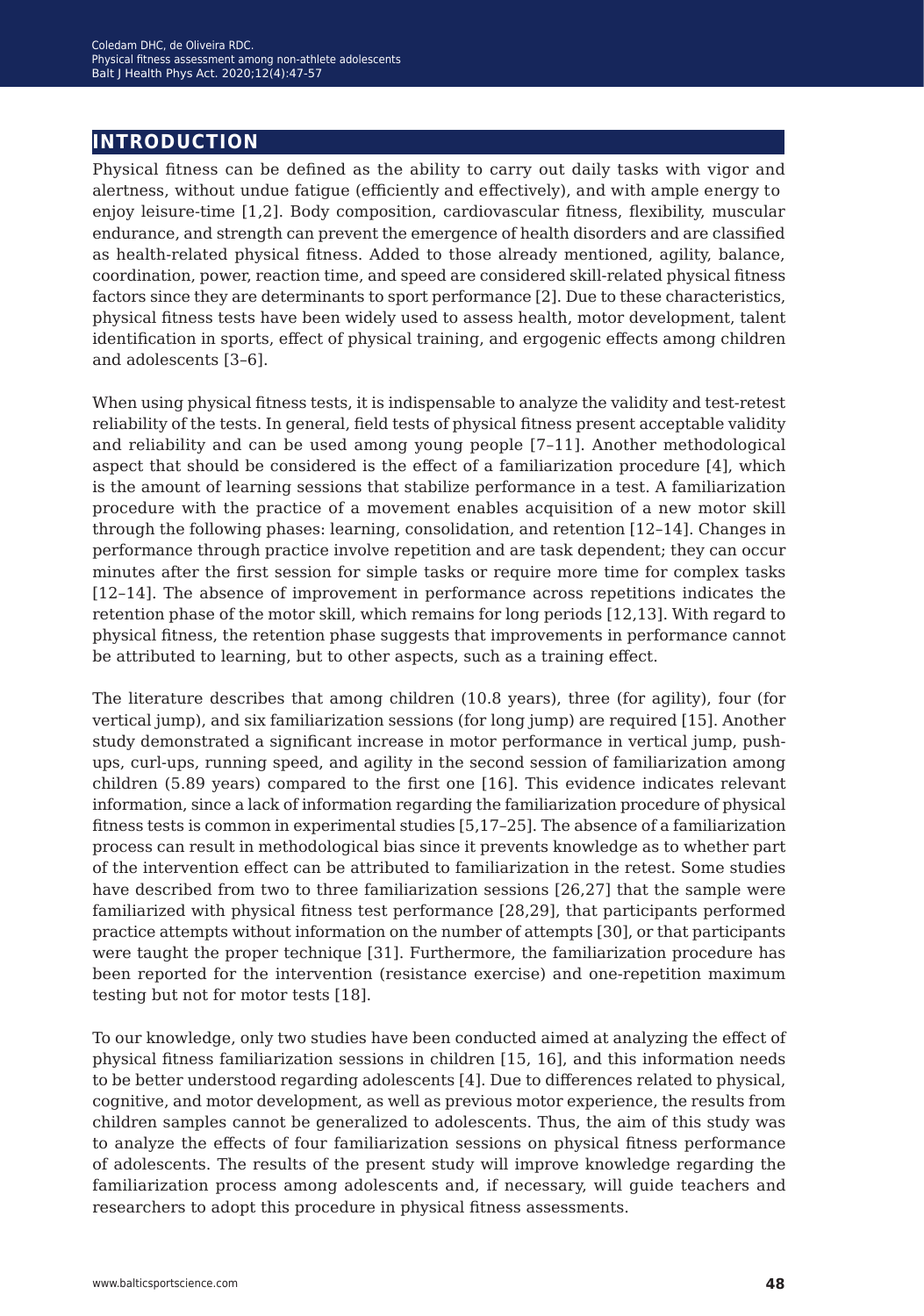## **material and methods**

#### **Sample and ethical aspects**

Twenty adolescents (10 boys and 10 girls) participated voluntarily in the current study. The adolescents were enrolled in the Federal Institute of Education, Science and Technology of São Paulo, Brazil. The inclusion criteria were: aged between 15 and 17 years old; not having performed any of the physical tests analyzed in this study; not being enrolled in any training regimen as commonly performed by athletes; not presenting any health problem that prevented participation in any procedure of the study. The exclusion criteria were any change in prior or between test session behaviors, such as the use of a stimulant substance, vigorous exercise, and sleep deprivation. Furthermore, any health disorder such as muscular injury, acute pain, diarrhea, fever, malaise, or another reported symptom that could affect physical performance was considered.

Before data collection, the adolescents were invited to participate in the study, and the aims, procedures, risks, and benefits were presented. Those who agreed to participate in the study signed informed written assent, and their parents' signed informed written consent, both containing the objectives, procedures, risks, and benefits of the study, as well as the researchers' contact details. The study was approved by the Ethics Committee for Research involving human beings of the Federal Institute of Education, Science and Technology of São Paulo, Brazil, process 3.193.081. The guidelines of Resolution No 466/2012 of the Brazilian National Health Council were followed.

#### **Procedures**

All procedures were performed in a sports court at the school where the participants were enrolled. Nine physical fitness tests were carried out: 10 and 20m sprints (speed), T-drill (agility), sit and reach (flexibility), long and sextuple jumps (explosive strength), 90° push-ups (upper limb endurance), curl-ups (abdominal endurance), and Flamingo (balance). On the first day, information regarding the procedures of each test was provided, and all tests were performed by an instructor with experience in fitness evaluation. This procedure was adopted for participants to visualize the execution of the tests. Each test was performed four times by the participants, with intervals of at least 72h between days of evaluation and only one test per day was performed. Another test was performed only when all familiarization days of the previous test had ended. All participants were advised to maintain their regular daily activities, not to change diet or sleep patterns, and not to perform any vigorous physical effort or to consume stimulant substances during data collection. Furthermore, any behavior or health related changes that could influence test performance were required to be reported to researchers. It was also recommended that participants wear the same shoes during the familiarization sessions, except for the flexibility and balance tests, which were performed without shoes. Prior to each test assessment, the participants performed the same structured warm-up that consisted of 10 minutes of light running and dynamic exercises, described previously [32]. A pilot study with five participants with similar characteristics to the sample, but not included in this study, was conducted to analyze the participants' acceptance and motivation to perform the study procedures, adjust the specified instruction for each test, and adjust the time required to perform the tests.

#### **Testing**

#### *Speed*

Speed was assessed using 10 and 20m sprint times. The participants positioned themselves at the starting line and after a visual signal ran to the finish line at 10 or 20 meters. The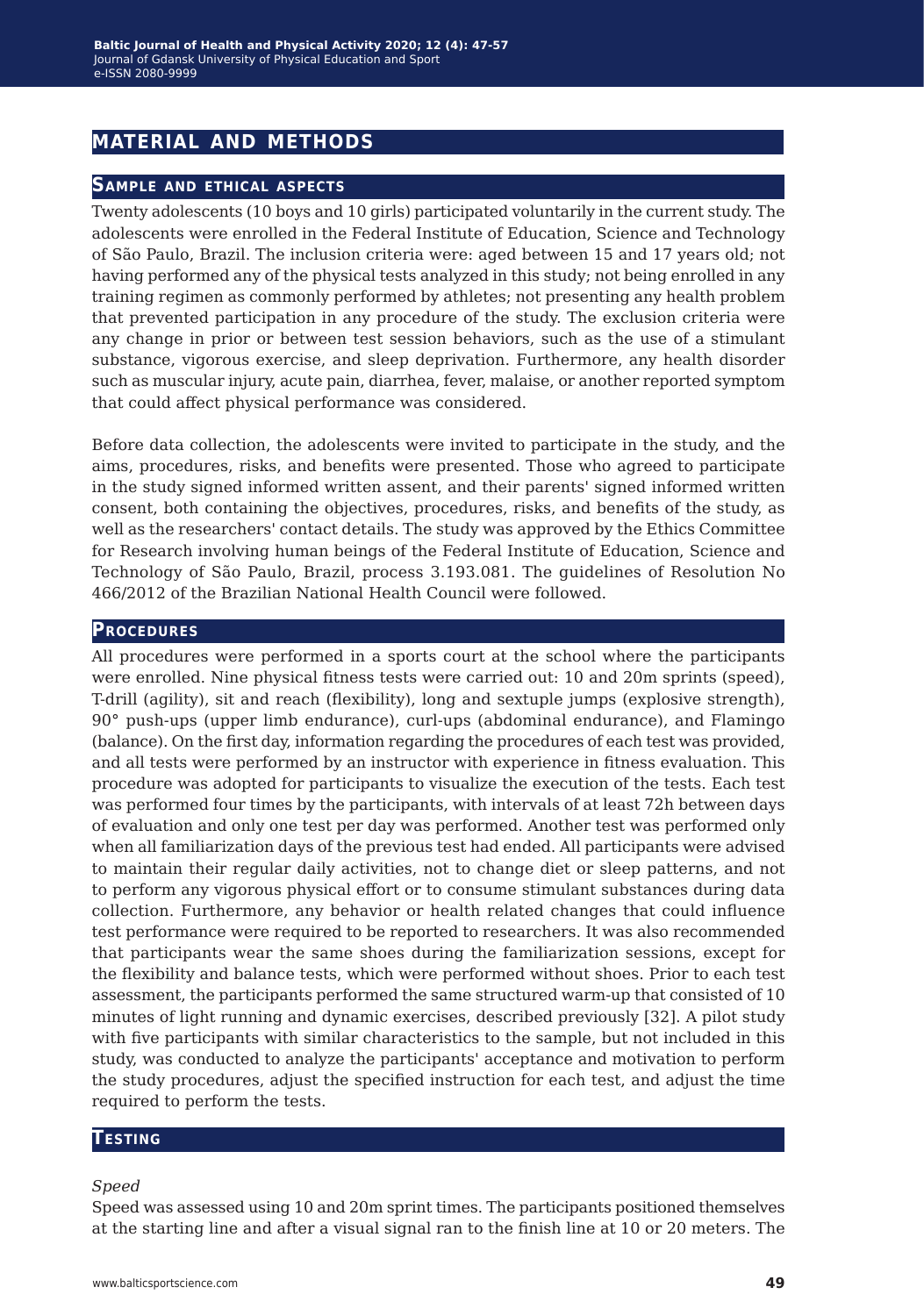time was recorded using a stopwatch (HS-70W-1DF, Casio, Shibuya, Japan) with a precision of tenths of a second. The better of two attempts was recorded. The reliability of these tests is high among young people as described elsewhere [33] as well as the validity of the manual time measurement [10].

#### *Agility*

The modified T-test was used to assess agility according to procedures described by Sassi et al. [34]. From the standing initial position (A), the participant sprinted 5m forward (B), 2.5m from the right side run (C), 5m from the left side run (D), 2.5m from the right side run (B), and ran 5m backward (A). Each point (A, B, C and D) was demarked with cones and the participant was required to touch the cones with their hands. The better of two attempts was recorded.

#### *Flexibility*

Flexibility was assessed using the sit and reach test proposed by Wells and Dillon [35]. The test requires a sturdy box measuring 30.5 x 30.5 x 30.5 cm with an extension of 23 cm. The participant sits down in front of the box with the knees below the box extension, with both legs extended and the soles of both feet supported on the side of the box below the extension. With the arms extended forward and the hands placed down on the upper surface of the extension scale, the participant inclines the trunk and reaches as far as possible along the graduated tape, remaining for one second. The better of two attempts was recorded.

#### *Explosive strength*

Two tests were adopted to evaluate explosive strength, long jump and sextuple long jump. For both tests, a measuring tape was used on the ground. The participants positioned themselves with feet together at the starting line. To perform the long jump, it was necessary to perform a countermovement jump, and the distance was measured from the starting line until the back of the landing heel. The procedures of the sextuple jump were similar to the long jump; however, the participant was required to perform six unilateral jumps, alternating the legs, and landing as far as possible from the starting line. The better of two attempts was recorded. The reliability of the tests is high, with an intraclass coefficient correlation of 0.90 [33].

#### *Muscular endurance*

The curl-up and 90° push-up tests were used to evaluate muscular endurance, adopting the procedures described by Welk et al. [36]. Push-up: The participant remained in a prone position on the mat, with hands placed slightly wider than the shoulders, fingers stretched out, legs straight apart, and tip of the toes touching the ground. The participants were required to push-up and flex the elbows until 90° maintaining legs and back straight, performing as many repetitions as possible. Curl-up: The participant started in a supine position on the mat, with knees at an angle of 140°, feet on the ground, legs slightly apart, arms parallel to the trunk, with palms down on the mat. At the fingertips, a 12 cm wide measuring tape was inserted under the legs. The movement consisted of slow curl-ups, sliding fingers across the measuring tape until fingers reach the other side and returning to the initial position until the head touched the mat. The participants performed as many repetitions as possible. An electronic device was used to control the velocity of the repetition of one push-up or curl-up in each three seconds.

### *Postural balance*

Postural balance was assessed using the Flamingo test [37]. An apparatus 3cm wide, 5 cm high, and 50cm long was used to conduct the test. The participant was positioned with one foot under the apparatus, holding the opposite leg flexed close to body, with eyes open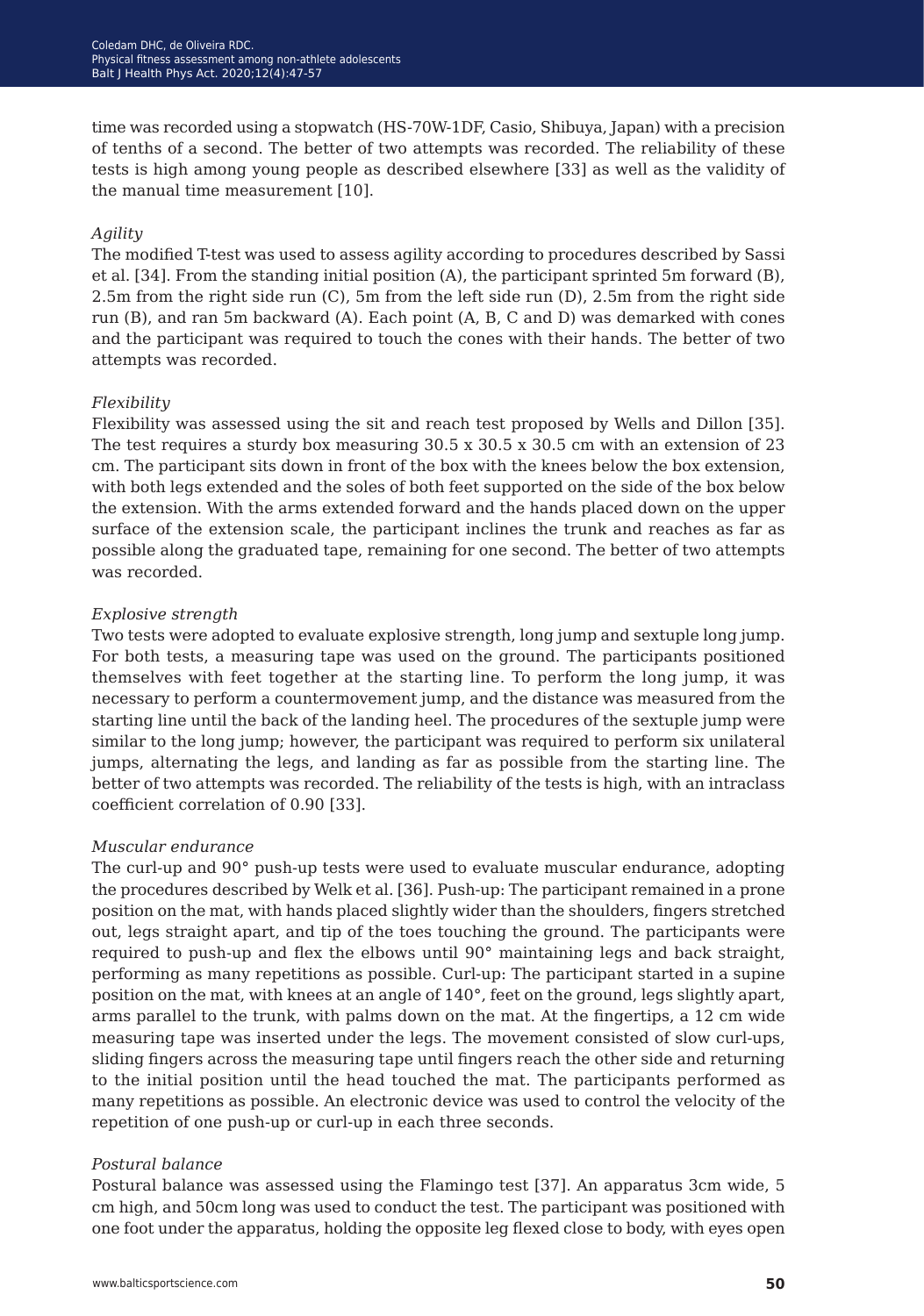and head in an anatomical position. The participant was required to remain in the same position for one minute and each fall (touch on the ground or being unable to hold the leg) of the apparatus was counted as one point, and time was stopped. Before starting, the participants chose their preferred leg to perform the test.

#### **Statistical analysis**

Descriptive statistics were performed using mean, standard deviation, confidence interval of 95% (CI95%), and interquartile range, when appropriate. The intraclass correlation coefficient and the CI95% were used to analyze the reliability of measures, and the following classification was adopted: values less than 0.5 indicate poor reliability, values between 0.5 and 0.75 moderate reliability, values between 0.75 and 0.9 good reliability, and values greater than 0.90 excellent reliability [38]. Student's T-test for independent samples was performed to compare physical fitness between participants who practice sports and those who do not practice sports. The comparison of physical fitness between the four days of familiarization was performed using Analysis of Variance for Repeated Measures. The Greenhouse-Geisser correction was adopted when appropriate, and Bonferroni Posthoc was used when a significant difference (P<0.05) was detected. Mean and percentage differences between days 1 and 4 were also calculated. The effect sizes between the first and fourth days of familiarization were calculated according to Cohen´s procedures (Mean post – mean pre/mean standard deviation) and interpreted using the following thresholds: <0.2, trivial; 0.2–0.6, small; 0.6–1.2, moderate; 1.2–2.0, large; 2.0–4.0, very large; and >4.0, nearly perfect [39]. Finally, a magnitude-based inference was conducted between days of familiarization according to procedures proposed by Batterham and Hopkins [40], using a specific spreadsheet. The smallest worthwhile change was determined by multiplying standard deviation of pre-values by 0.3 (small effect). The probability of finding differences in the variables tested was estimated, with qualitative thresholds as follows: <1%, almost certainly not; 1–5%, very unlikely; 5–25%, unlikely; 25–75%, possible; 75–95%, likely; 95–99%, very likely; >99%, almost certain [41]. All analyses were conducted using the statistical software package IBM SPSS 21 (SPSS Inc. Chicago, IL) and Microsoft Office Excel for Windows® software (Washington, United States).

## **results**

The sample was composed of 20 adolescents (10 boys and 10 girls) with a mean age of 15.46  $\pm 0.61$  yrs, height 1.68  $\pm 0.08$  m, and weight 62.09  $\pm 15.23$  kg. The participants presented habitual moderate to vigorous physical activity of  $281.67 \pm 281.93$  minutes/ week, and six participants were considered physically active according to the WHO guideline (60 minutes of moderate to vigorous physical activity daily). Furthermore, all participants reported participating in physical education classes twice a week, and eight adolescents were informal sport practitioners (infrequent practice). No differences were found between adolescents who practice sports and those who did not practice sports in any of the analyzed fitness tests  $(P>0.05)$ .

The performance in fitness tests on each day of familiarization is described in Table 1. There were no significant differences between the four days of tests for 10 and 20m sprints, agility, flexibility, long jump, or sextuple jump. However, significantly higher performances were observed in the push-ups, curl-ups, and the Flamingo test on the third and fourth days of familiarization compared to the first one (P<0.05). For the push-up test, the fourth day was also different compared to the second one (P<0.05).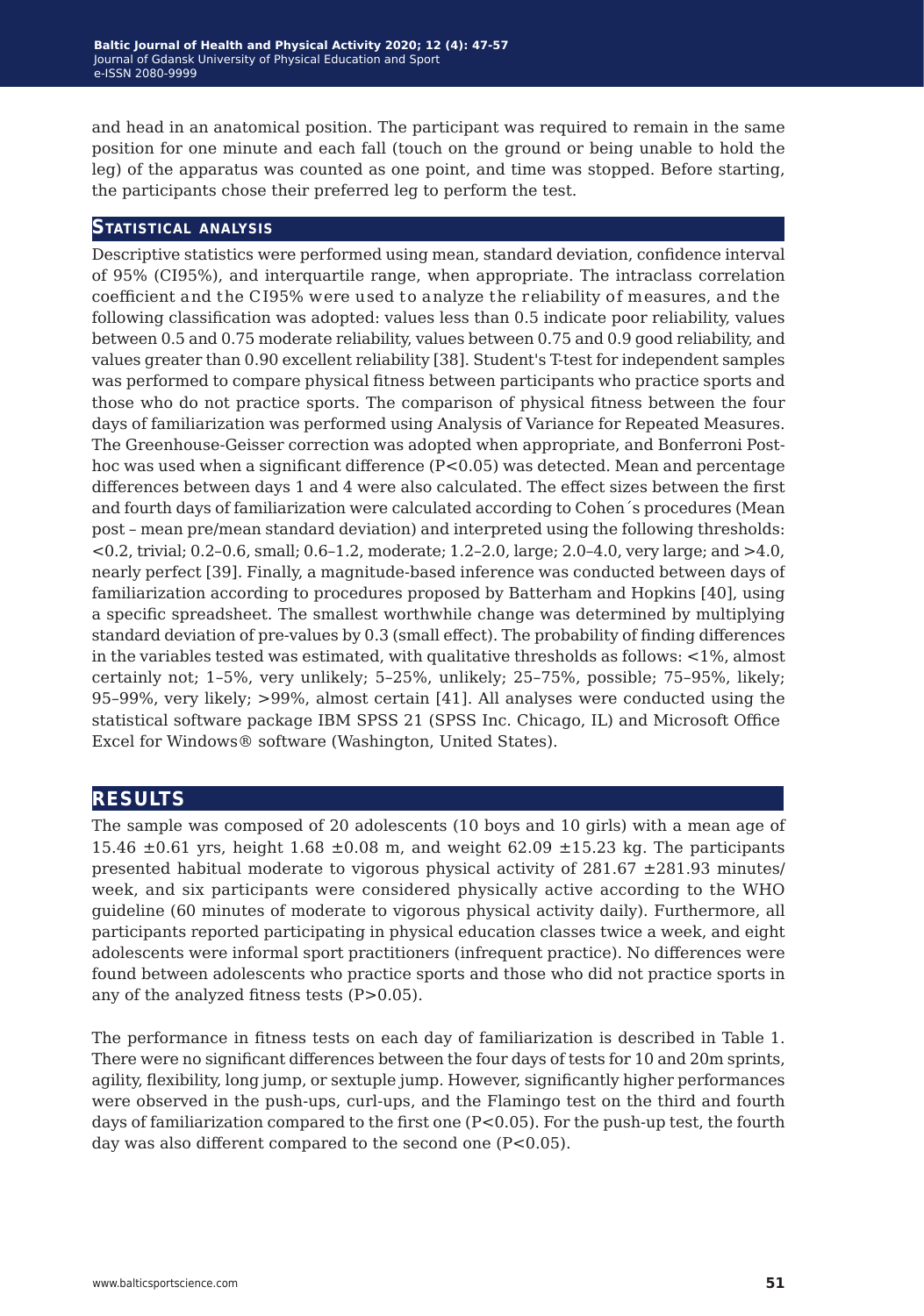| Variables         | Day 1        | Day 2         | Day 3          | Day 4           |
|-------------------|--------------|---------------|----------------|-----------------|
| 10m sprint (s)    | 2.09(0.18)   | 2.05(0.15)    | 2.07(0.16)     | 2.03(0.15)      |
| 20m sprint (s)    | 3.56(0.29)   | 3.57(0.29)    | 3.45(0.84)     | 3.55(0.32)      |
| Agility (s)       | 6.85(0.35)   | 6.72(0.21)    | 6.81(0.37)     | 6.62(0.42)      |
| Flexibility (cm)  | 30.97 (8.69) | 31.07 (9.08)  | 30.52 (8.73)   | 31.32 (8.53)    |
| Long jump $(m)$   | 1.69(0.37)   | 1.71(0.42)    | 1.70(0.40)     | 1.69(0.41)      |
| Push-up (rep)     | 14.50 (9.21) | 16.25 (12.48) | 18.60 (12.32)* | 19.05 (12.61)*+ |
| Curl-up (rep)     | 26.70 (7.21) | 27.25 (7.11)  | 30.50 (7.52)*  | $31.10(7.45)*$  |
| Balance (att)     | 5.85(3.43)   | 4.45 (3.37)   | $3.55(2.37)*$  | $2.95(2.35)*$   |
| Sextuple jump (m) | 12.08 (1.44) | 12.24 (1.53)  | 12.21 (1.61)   | 12.19 (1.46)    |

| Table 1. Comparison of performance in fitness tests on the four days of familiarization |
|-----------------------------------------------------------------------------------------|
|-----------------------------------------------------------------------------------------|

Values expressed as mean (standard deviation). \* P<0.05 versus day 1; † P<0.05 versus day 2. s = seconds; m = meters; rep = repetitions;  $=$  att  $=$  attempts.

Table 2 describes the results of the intraclass correlation coefficient, the absolute and relative differences of the fourth day compared to the first day of familiarization, and the effect sizes of the differences. According to the cut-offs adopted in the present study, the Flamingo test presented poor reliability, while 10m sprint, curl-ups, and agility tests presented moderate reliability. Good reliability was found for long jump, push-ups, and 20m sprint tests, while the flexibility and sextuple jump presented excellent reliability. Higher relative differences were found for push-ups, curl-ups, and the Flamingo test while lower values were described for 20m sprint, long jump, and sextuple jump. The tests that presented higher magnitudes of effect sizes were agility, push-ups and curl-ups (trivial), and general balance (small).

Results of the intraclass correlation coefficient between sessions one and two and one and three were, respectively: 10m sprint (0.76 and 0.75), 20m sprint (0.91 and 0.70), agility (0.66 and 0.73), flexibility (0.99 and 0.97), long jump (0.98 and 0.99), push-up (0.93 and 0.88), curl-up (0.90 and 0.81), balance (0.78 and 0.54), and sextuple jump (0.95 and 0.93); data not shown in tables.

| Variables         | ICC (CI95%)         | Relative difference %<br>(IR) | Absolute difference<br>mean (CI95%) | Effect size |
|-------------------|---------------------|-------------------------------|-------------------------------------|-------------|
| 10m sprint (s)    | $0.73(0.32-0.89)$   | $-2.21$ $(-2.53/6.47)$        | $-0.06(-0.13/0.01)$                 | 0.37        |
| 20m sprint (s)    | $0.80(0.51-0.92)$   | $0.02$ (-3.90/5.96)           | $-0.008(-0.12/0.11)$                | 0.02        |
| Agility (s)       | $0.75(0.51-0.89)$   | $-1.84$ ( $-7.91/0.85$ )      | $-0.23$ $(-0.44/-0.03)$             | 0.57        |
| Flexibility (cm)  | $0.97(0.03-0.98)$   | $3.63 (-2.53/6.47)$           | $0.35(-0.65/1.35)$                  | 0.04        |
| Long jump $(m)$   | $0.84(0.66-0.93)$   | $0.29(-6.79/7.59)$            | $-0.005(-0.11/0.10)$                | 0.02        |
| Push-up (rep)     | $0.79(0.51-0.90)$   | 25.83 (15.70/50.00)           | 4.55 (1.59/7.50)                    | 0.41        |
| Curl-up (rep)     | $0.65(0.31-0.84)$   | 11.32 (3.81/25.46)            | 4.40 (2.20/6.59)                    | 0.56        |
| Balance (att)     | $0.22(0.23-0.59)$   | -59.60 (-95.83/-28.75)        | $-2.90(-4.28/-1.51)$                | 0.84        |
| Sextuple jump (m) | $0.92(0.81 - 0.97)$ | $-0.44$ $(-2.04/2.30)$        | $0.11 (-0.16/0.38)$                 | 0.07        |

Table 2. Intraclass correlation coefficient, relative and absolute differences, and effect sizes considering the first and the fourth days of familiarization

 $ICC = Intraclass correlation coefficient; CI95% = 95% confidence interval; % = Difference expressed in percentages; IR = Percentiles 25$ and 75 of interquartile range;  $s =$  seconds;  $m =$  meters;  $rep =$  repetitions;  $=$  att  $=$  attempts.

Table 3 presents the results of magnitude-based inferences for each studied test, considering the mean differences between days of familiarization. The analysis of the smallest worthwhile change revealed a possible beneficial effect of the familiarization process for 10m sprint and a likely beneficial effect for agility, push-up, and curl-up tests.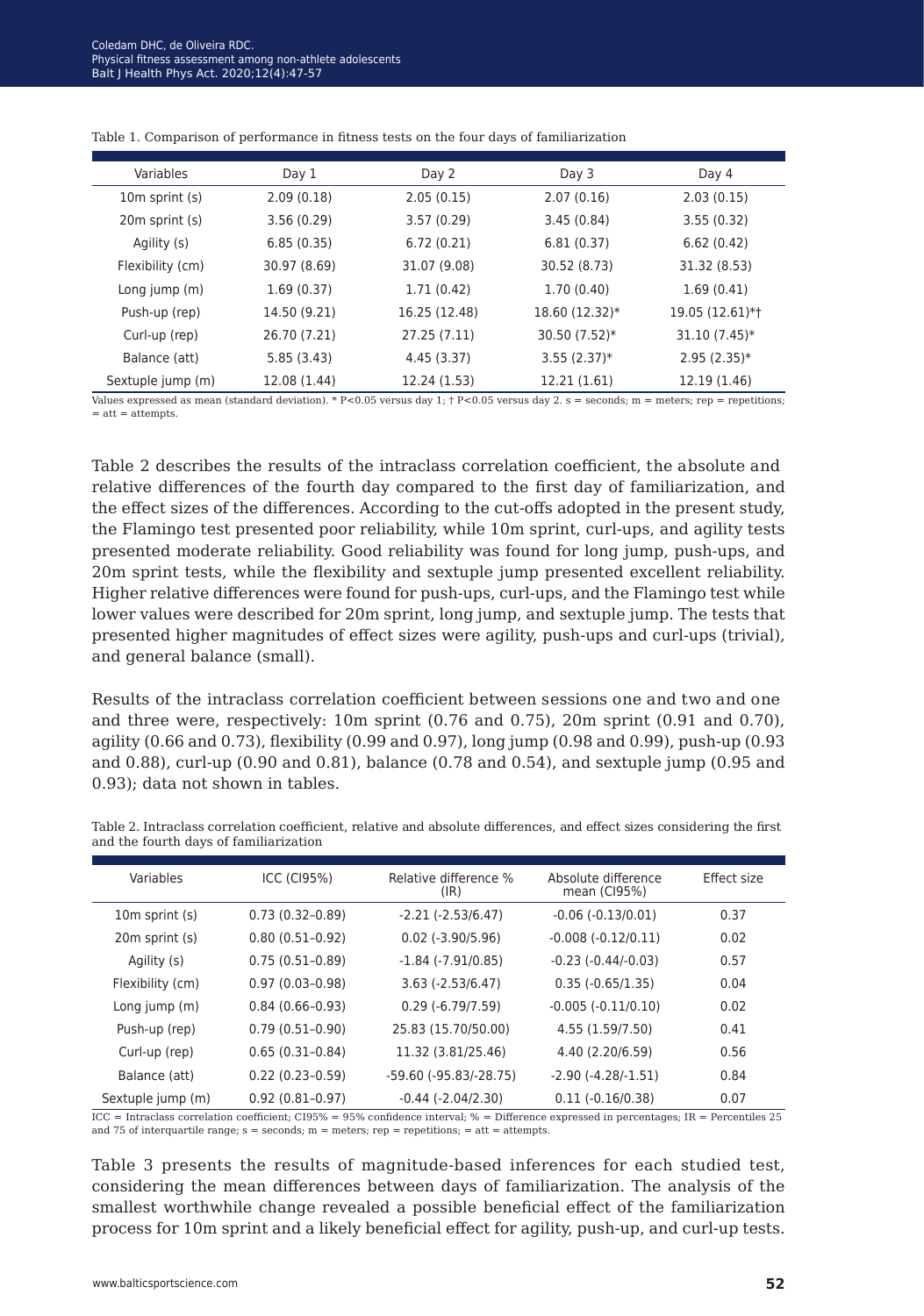The balance test presented a very likely probability of having a beneficial effect of the familiarization process, while for 20m sprint, flexibility, long jump, and sextuple jump the effect was classified as very likely negligible.

Furthermore, the results for the second and third sessions compared to the first one showed a likely beneficial effect of familiarization in the second session for the Flamingo test (78.8%), and the third session for curl-ups (91.3%), push-ups (77.1%), and the Flamingo test (94.8%); data not presented in tables.

| Table 3. Magnitude-based inferences of each test studied considering the smallest worthwhile change between |  |  |  |
|-------------------------------------------------------------------------------------------------------------|--|--|--|
| first and fourth days of familiarization                                                                    |  |  |  |

| Variables         | Beneficial or Substantially<br>Beneficial | Negligible or Trivial | Harmful or Substantially<br>Harmful |
|-------------------|-------------------------------------------|-----------------------|-------------------------------------|
| 10m sprint (s)    | 56.8                                      | 43.0                  | 0.2                                 |
| 20m sprint (s)    | 0                                         | 100                   | 0                                   |
| Agility (s)       | 87.8                                      | 12.0                  | 0.2                                 |
| Flexibility (cm)  | 0                                         | 100                   | 0                                   |
| Long jump $(m)$   | 0.2                                       | 99.7                  | 0.1                                 |
| Push-up (rep)     | 91.2                                      | 8.8                   | $\Omega$                            |
| Curl-up (rep)     | 94.4                                      | 5.6                   | 0                                   |
| Balance (att)     | 97.0                                      | 3.0                   | 0                                   |
| Sextuple jump (m) | 18.5                                      | 74.6                  | 6.9                                 |

Magnitude-based inferences according to procedures described by Batterham and Hopkins [37].

## **discussion**

The main findings were that the familiarization procedure resulted in increased performance in modified the T-drill, push-ups, curl-ups, and the Flamingo test, while no effects were found for 10 and 20m sprint, sit-and -reach, long jump, and sextuple jump tests.

The results of the present study partially corroborate the information available in the literature. Among children, it was found that at least three familiarization sessions are necessary for polygon backward and polygon with turn, four sessions for vertical jump, and six for long jump. The only test for which performance did not differ compared to the initial session was the toe touch [15], as occurred in the present study for the sit-andreach test. In another study aimed at investigating the familiarization effect on motor tests of preschool children, significant differences were described in the second session of measurement compared to the first in countermovement jump, push-ups, curl-ups, running speed, and agility, while no differences were found for squat jump or sit-andreach tests [16].

The comparison of the results of the present study with those that investigated samples of children is difficult due to differences attributed to human development. No effect of familiarization was expected among adolescents due to their better motor experiences, competence, and, consequently, higher stage of motor development; however, an increase in performance was found after familiarization sessions for some of the analyzed tests. In fact, adolescents have a better profile of the above-described characteristics compared to children, and some of the motor tasks assessed by the tests are specific, although there is probably a transference of motor skills. For example, even though none of the participants had previously performed any of the tests proposed in this study, the movements required to perform the sit-and-reach test are commonly performed during physical education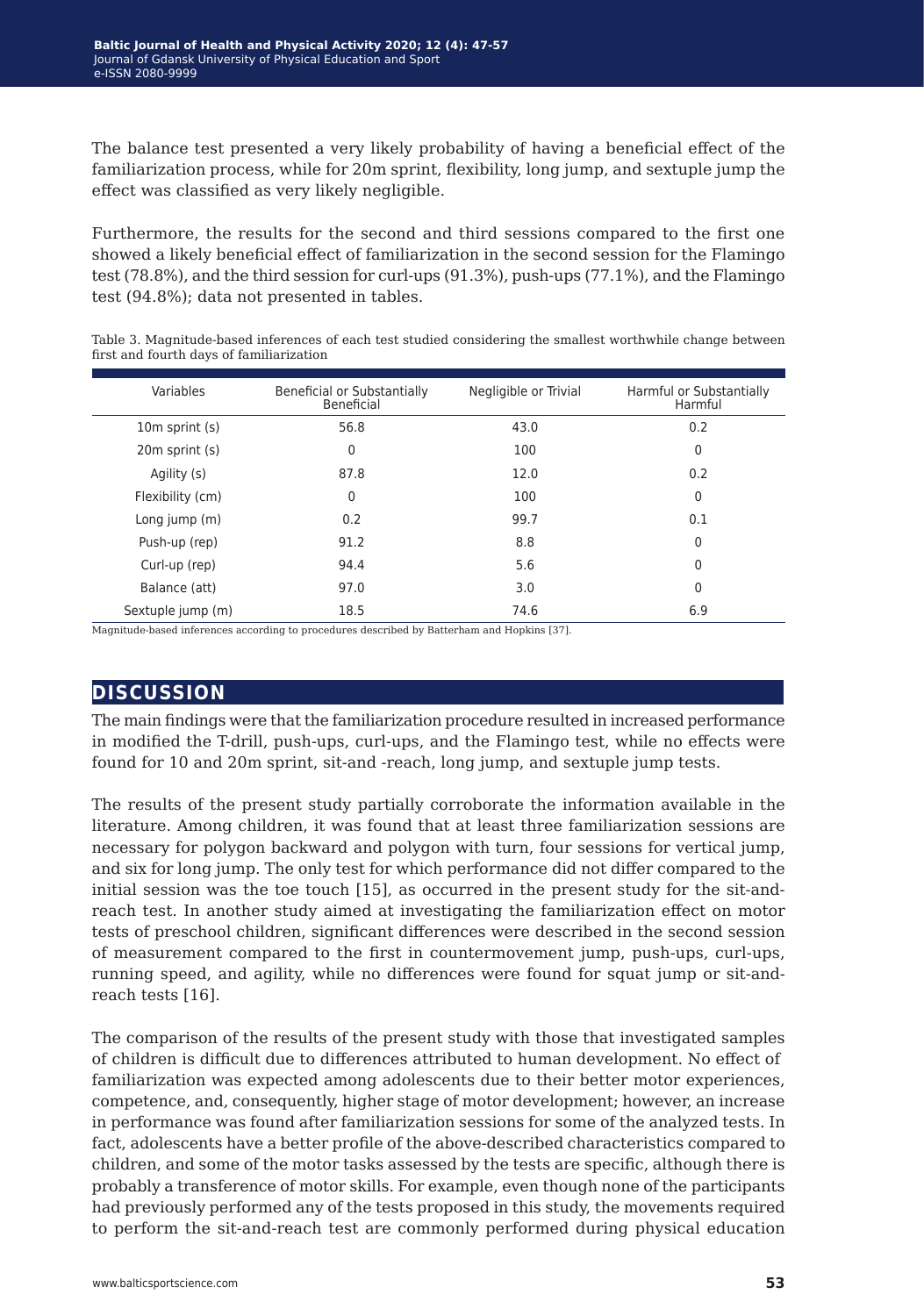classes in stretching exercises, while 10 and 20m sprints are required during a variety of sports game. The same occurs for long and sextuple jumps, which are movements commonly performed in athletic contents during classes [42]. On the other hand, the movements required for the execution of push-ups, curl-ups, and the Flamingo test are specific and are not regularly included in the routine of physical education classes, which could explain the positive effect of familiarization sessions.

The reliability of fitness performance was analyzed using intraclass correlation coefficients, which ranged from 0.65 to 0.97, except for the Flamingo balance test that presented 0.22. In general, the tests are considered reliable and these results are in line with previous literature demonstrating test-retest reliability of field tests among adolescents [7, 9, 43, 44]. It is important to state that these coefficients are based on the first and fourth days of familiarization, and coefficients based on the first and second days of familiarization were similar or higher. These results indicate that despite presenting adequate reliability, there is an effect of familiarization sessions that should not be disregarded. This affirmation is supported by previous information provided by Lubans et al. [44], who suggested that improvements in fitness performance during test-retest can be attributed to the learning effect and, for this reason, it is necessary to include a more extensive familiarization process to reduce the error associated with these tests. Future studies aimed at investigating the reliability of physical fitness batteries should analyze the familiarization process, in addition to test-retest results among adolescents to provide further information on quality of measurements.

Unfortunately, no measure of muscle activity was performed; however, the information from previous studies enables us to suppose the mechanisms that explain the effect of familiarization session on some of the tests analyzed in the present study. First, motor learning is highly influenced by practice [12–14], and the development of a new skill reflects a new combination of muscle activations that results in improvements in performance [45]. Furthermore, muscle activation is an important neural adaptation of physical training that increases muscle strength over a period of days [46] and occurs due to increases in motor unit firing rate, motor unit synchronization, and agonist–antagonist interaction [46]. Since the participants of the study were not engaged in physical training, short-term neural adaptations could explain the positive effect of familiarization even though some of the tests required strength performance (push-ups and curl-ups). Another hypothesis is that in the initial stage of learning a skill, there is unnecessary muscle activation, which is inhibited due to increases in muscle coordination patterns after practice or feedback [47, 48]. This can also be applied to the studied sample, as one of the inclusion criteria was never having previously performed any of the tests.

The practical application of the present study is added information on the need to consider an adequate familiarization process when using motor tests among non-athlete adolescents. In experimental studies, the absence of adequate familiarization sessions can bias the results, as it is not possible to control the effects of interventions and the possible effects of participant familiarization when retested. According to the present results for muscular endurance, familiarization is relevant when three or more assessments are required in a study design, since a likely beneficial effect was found only in the third session compared to the first. For the Flamingo test, there was a beneficial effect in the second familiarization session, which implies that even in a design with pre-post measures, a familiarization procedure is required. For the agility test, since a beneficial effect was found only on the fourth day, the familiarization should be performed when the design requires four or more assessments. However, in this case, although the effect of familiarization can be disregarded, the results of tests could be lower compared to the situation where complete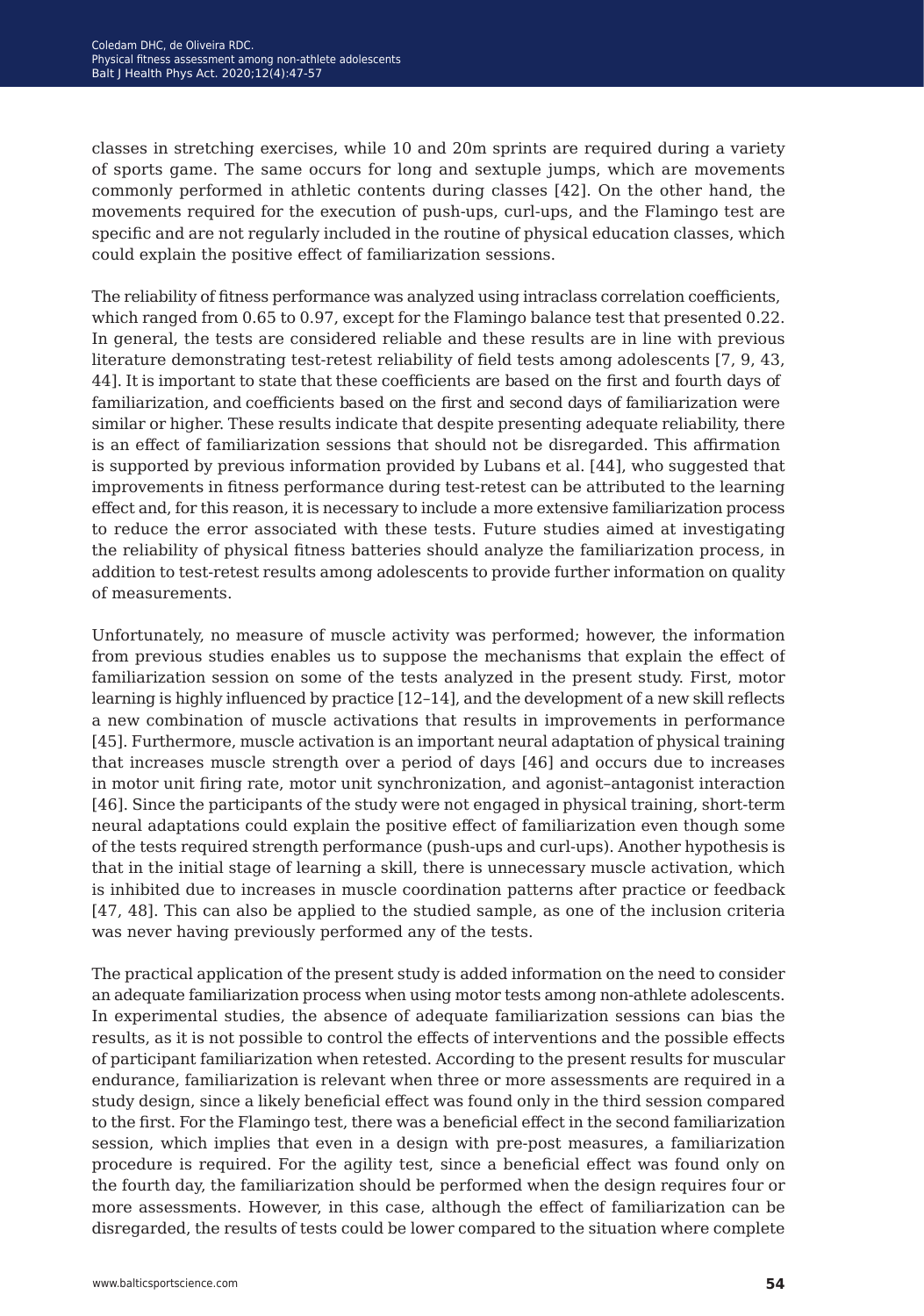familiarization sessions are performed. When physical fitness tests are administered in cross-sectional studies, the tests are administered only once so the familiarization procedure becomes unviable due to the large sample size [4] and other procedures that are commonly performed in this type of study. This could result in underestimation of performance and a lower prevalence of the outcome, when the test has a cut-off as occurs with curl-ups and push-ups [36].

The limitations of the study should be considered when generalizing the results. Four sessions of familiarization were performed, which prevents us from knowing if there is an effect of more days of practice on motor performance. A cardiorespiratory fitness test was not conducted, as it imposes a maximal effort on the cardiorespiratory system of the participants, which prevents repeated performance of the test. The sample size is another relevant limitation, since it prevented stratification of the analysis according to sex, age, maturational status, motor competence, training status, or the level of physical activity. The absence of a physiological or psychological measurement does not allow us to understand if neural mechanisms could explain the effect of familiarization sessions on the increase in test performance or if it can be attributed to other pathways, such as motivation resulting from learning. Future studies should consider these limitations, as well as the gaps left by previous studies that sought to investigate the effect of familiarization on motor performance.

## **conclusion**

All the analyzed tests presented acceptable reliability between days. The results of both traditional statistic inference (analysis of variance) and magnitude-based inference indicate that at least three sessions of familiarization are required for push-ups, curl-ups, and the Flamingo balance test. However, considering the smallest worthwhile change, performing four familiarization sessions is suggested for the agility test, since a possible effect between days was found. For 10 and 20m sprints, sit-and-reach, long jump, and sextuple jump, a single day of familiarization is sufficient, since no mean differences were found and the effect between days was considered negligible. Researchers and teachers should consider the familiarization process to prevent bias related to the learning effect when using physical fitness tests among adolescents.

## **references**

- [1] Caspersen CJ, Powell KE, Christenson GM. Physical activity, exercise, and physical fitness: definitions and distinctions for health-related research. Public Health Rep. 1985;100:126-31.
- [2] Corbin CB, Lindsey R, Welk G. Concepts of physical fitness: Active lifestyles for wellness. McGraw-Hill; 2008.p.482.
- [3] Gaudion SL, Doma K, Sinclair W, Banyard HG, Woods CT. Identifying the physical fitness, anthropometric and athletic movement qualities discriminant of developmental level in elite junior Australian football: Implications for the development of talent. J Strength Cond Res. 2017;31:1830–39. <https://doi.org/10.1519/JSC.0000000000001682>
- [4] Tomkinson GR, Carver KD, Atkinson F, et al. European normative values for physical fitness in children and adolescents aged 9–17 years: results from 2 779 165 Eurofit performances representing 30 countries. Br J Sports Med. 2018;52:1445–56. <https://doi.org/10.1136/bjsports-2017-098253>
- [5] Andrade S, Lachat C, Cardon G, et al. Two years of school-based intervention program could improve the physical fitness among Ecuadorian adolescents at health risk: subgroups analysis from a cluster-randomized trial. BMC Pediatr. 2016;16:51.<https://doi.org/10.1186/s12887-016-0588-8>.
- [6] Gracia-Marco L, Bel-Serrat S, Cuenca-Garcia M, et al. Amino acids intake and physical fitness among adolescents. Amino Acids. 2017;49:1041–52.<https://doi.org/10.1007/s00726-017-2393-6>
- [7] Artero EG, Espana-Romero V, Castro-Pinero J, et al. Reliability of field-based fitness tests in youth. Int J Sports Med. 2011;32:159–69. <https://doi.org/10.1055/s-0030-1268488>
- [8] Fernandez-Santos JR, Ruiz JR, Cohen DD, Gonzalez-Montesinos JL, Castro-Piñero J. Reliability and validity of tests to assess lower-body muscular power in children. J Strength Cond Res. 2015;29:2277–85. [https://doi.org/10.1519/](https://doi.org/10.1519/JSC.0000000000000864) [JSC.0000000000000864](https://doi.org/10.1519/JSC.0000000000000864)
- [9] Ruiz JR, Castro-Piñero J, España-Romero V, et al. Field-based fitness assessment in young people: the ALPHA healthrelated fitness test battery for children and adolescents. Br J Sports Med. 2011;45:518–24. [https://doi.org/10.1136/](https://doi.org/10.1136/bjsm.2010.075341) [bjsm.2010.075341](https://doi.org/10.1136/bjsm.2010.075341)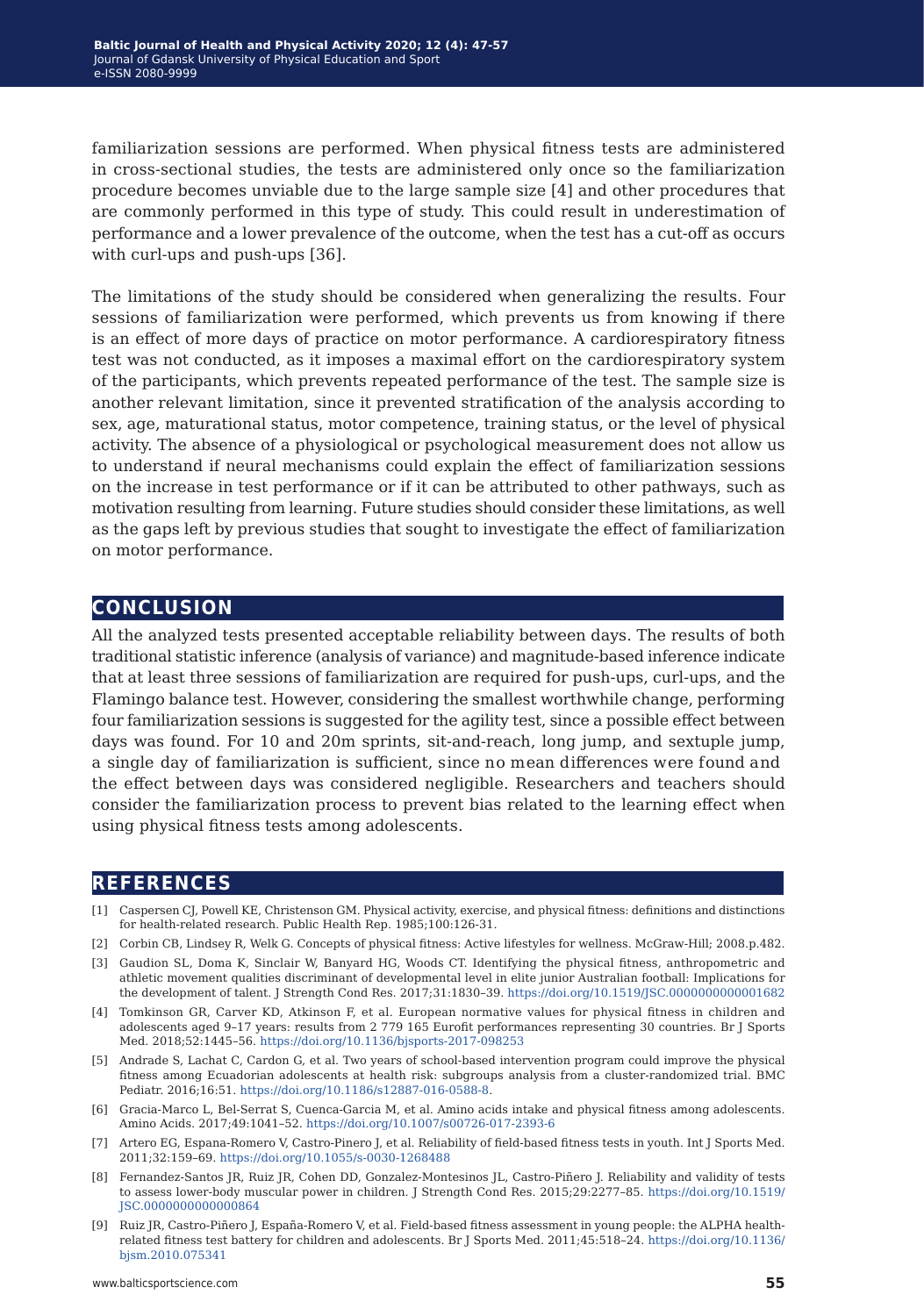- [10] Vicente-Rodríguez G, Rey-López JP, Ruíz JR, et al. Interrater reliability and time measurement validity of speed–agility field tests in adolescents. J Strength Cond Res. 2011;25:2059-63.<https://doi.org/10.1519/JSC.0b013e3181e742fe>
- [11] Stewart PF, Turner AN, Miller SC. Reliability, factorial validity, and interrelationships of five commonly used change of direction speed tests. Scand J Med Sci Sports. 2014;24:500–06. <https://doi.org/10.1111/sms.12019>
- [12] Dayan E, Gohen JG. Neuroplasticity subserving motor skill learning. Neuron. 2011;72:443–54. [https://doi.org/10.1016/j.](https://doi.org/10.1016/j.neuron.2011.10.008) [neuron.2011.10.008](https://doi.org/10.1016/j.neuron.2011.10.008)
- [13] Doyon J, Penhune V, Ungerleider LG. Distinct contribution of the cortico-striatal and cortico-cerebellar systems to motor skill learning. Neuropsychologia. 2003;41:252–62. [https://doi.org/10.1016/s0028-3932\(02\)00158-6](https://doi.org/10.1016/s0028-3932(02)00158-6)
- [14] Adi-Japha E, Berke R, Shaya N, Julius MS. Different post-training processes in children's and adults' motor skill learning. PLoS One. 2019;14:e0210658.<https://doi.org/10.1371/journal.pone.0210658>
- [15] Vrbik I, Sporiš G, Štefan L, Madić D, Trajković N, Valantine I, Milanović Z. The influence of familiarization on physical fitness test results in primary school-aged children. Pediatr Exerc Sci. 2017;29:278–84. [https://doi.org/10.1123/](https://doi.org/10.1123/pes.2016-0091) [pes.2016-0091](https://doi.org/10.1123/pes.2016-0091)
- [16] Međedović B, Romanov R, Zubanov V, Perić D, Stupar D, Ahmetović Z. Influence of familiarization on preschool children's motor tests results. Acta Gymnica. 2018;48:161–6. <https://doi.org/10.5507/ag.2018.020>
- [17] Díaz-Soler MA, Vaquero-Cristóbal R, Espejo-Antúnez L. Efecto de un protocolo de calentamiento en la distancia alcanzada en el test sit-and-reach en alumnos adolescentes [The effect of a warm-up protocol on the sit-and-reach test score in adolescent students]. Nutr Hosp. 2015;31:2618–23.<https://doi.org/10.3305/nh.2015.31.6.8858>
- [18] Moraes E, Fleck SJ, Dias MR, Simão R. Effects on strength, power, and flexibility in adolescents of nonperiodized vs. daily nonlinear periodized weight training. J Strength Cond Res. 2013;27:3310–21. [https://doi.org/10.1519/](https://doi.org/10.1519/JSC.0b013e31828de8c3) [JSC.0b013e31828de8c3](https://doi.org/10.1519/JSC.0b013e31828de8c3)
- [19] Kennedy SG, Smith JJ, Morgan PJ, et al. Implementing resistance training in secondary schools: a cluster randomized controlled trial. Med Sci Sports Exerc. 2018;50:62–72. <https://doi.org/10.1249/MSS.0000000000001410>
- [20] Eather N, Morgan PJ, Lubans DR. Improving health-related fitness in adolescents: the CrossFit Teens™ randomised controlled trial. J Sports Sci. 2016;34:209–23.<https://doi.org/10.1080/02640414.2015.1045925>
- [21] Costa AM, Gil MH, Sousa AC, Ensinas V, Espada MC, Pereira A. Effects of concurrent strength and endurance training sequence order on physical fitness performance in adolescent students. J Phys Educ Sport. 2016;16:1202–06. [https://](https://doi.org/10.7752/jpes.2016.04191) [doi.org/10.7752/jpes.2016.04191](https://doi.org/10.7752/jpes.2016.04191)
- [22] Larsen MN, Nielsen CM, Ørntoft C, et al. Fitness Effects of 10-month frequent low-volume ball game training or interval running for 8–10-year-old school children. Biomed Res Int. 2017;2719752. <https://doi.org/10.1155/2017/2719752>
- [23] Aalizadeh B, Mohammadzadeh H, Khazani A, Dadras A. Effect of a trampoline exercise on the anthropometric measures and motor performance of adolescent students. Int J Prev Med. 2016;7:91.<https://doi.org/10.4103/2008-7802.186225>
- [24] Mayorga-Vega D, Viciana J, Cocca A. Effects of a circuit training program on muscular and cardiovascular endurance and their maintenance in schoolchildren. J Hum Kinet. 2013;37:153–160.<https://doi.org/10.2478/hukin-2013-0036>
- [25] Alberga AS, Prud'homme D, Sigal RJ, et al. Effects of aerobic training, resistance training, or both on cardiorespiratory and musculoskeletal fitness in adolescents with obesity: the HEARTY trial. Appl Physiol Nutr Metab. 2015;41:255–65. <https://doi.org/10.1139/apnm-2015-0413>
- [26] Coledam DHC, Arruda GD, Oliveira AD. Efeitos de um programa de exercícios no desempenho de crianças nos testes de flexibilidade e impulsão vertical [Effects of an exercise program on children's flexibility and vertical jump performance]. Motriz. 2012;18:515–25. <https://doi.org/10.1590/S1980-65742012000300012>
- [27] Yanci J, Reina R, Los Arcos A, Cámara J. Effects of different contextual interference training programs on straight sprinting and agility performance of primary school students. J Sports Sci Med. 2013;12:601–7.
- [28] Faigenbaum AD, Bush JA, McLoone RP, et al. Benefits of strength and skill-based training during primary school physical education. J Strength Cond Res. 2015;29:1255–62.<https://doi.org/10.1519/JSC.0000000000000812>
- [29] 29. Hammami A, Randers MB, Kasmi S, Razgallah M, Tabka Z, Chamari K, Bouhlel E. Effects of soccer training on health-related physical fitness measures in male adolescents. J Sport Health Sci. 2018;7:169–75. [https://doi.](https://doi.org/10.1016/j.jshs.2017.10.009) [org/10.1016/j.jshs.2017.10.009](https://doi.org/10.1016/j.jshs.2017.10.009)
- [30] Winwood PW, Buckley JJ. Short-term effects of resistance training modalities on performance measures in male adolescents. J Strength Cond Res. 2019;33:641–50.<https://doi.org/10.1519/JSC.0000000000001992>
- [31] Faigenbaum AD, Milliken L, Moulton L, Westcott WL. Early muscular fitness adaptations in children in response to two different resistance training regimens. Pediatr Exerc Sci. 2005;17:237–48.<https://doi.org/10.1123/pes.17.3.237>
- [32] Coledam DHC, Paludo AC, Oliveira ARD, Dos-Santos JW. Dynamic exercise versus tag game warm up: the acute effect on agility and vertical jump in children. J Hum Sport Exerc. 2012;7:243–53.<https://doi.org/10.4100/jhse.2012.71.03>
- [33] Coledam DHC, Arruda GAD, dos-Santos JW, Oliveira ARD. Relação dos saltos vertical, horizontal e sêxtuplo com a agilidade e velocidade em crianças. [Relationship of vertical, horizontal and sextuple jumps with agility and speed in children]. Revista Brasileira de Educação Física e Esporte. 2013;27:43–53. [https://doi.org/10.1590/S1807-](https://doi.org/10.1590/S1807-55092013000100005) [55092013000100005](https://doi.org/10.1590/S1807-55092013000100005)
- [34] Sassi RH, Dardouri W, Yahmed MH, Gmada N, Mahfoudhi ME, Gharbi Z. Relative and absolute reliability of a modified agility T-test and its relationship with vertical jump and straight sprint. J Strength Cond Res. 2009;23;1644–51. <https://doi.org/10.1519/JSC.0b013e3181b425d2>
- [35] Wells KF, Dillon EK. The sit and reach: a test of back and leg flexibility. Res Q. 1952;23:115–8. [https://doi.org/10.1](https://doi.org/10.1080/10671188.1952.10761965) [080/10671188.1952.10761965](https://doi.org/10.1080/10671188.1952.10761965)
- [36] Meredith MD, Welk G. Fitnessgram and Activitygram Test Administration Manual Updated 4th Edition. Human Kinetics; 2008, 142.
- [37] Adam CVM, Klissouras R, Ravazollo, W. Renson, and W. Tuxworth. EUROFIT: European test of Physical Fitness. Rome: Council of Europe, Committee for the Development of Sport; 1988, p.72.
- [38] Koo TK, Li MY. A guideline of selecting and reporting intraclass correlation coefficients for reliability research. J Chiropr Med. 2016;15:155–63. <https://doi.org/10.1016/j.jcm.2016.02.012>